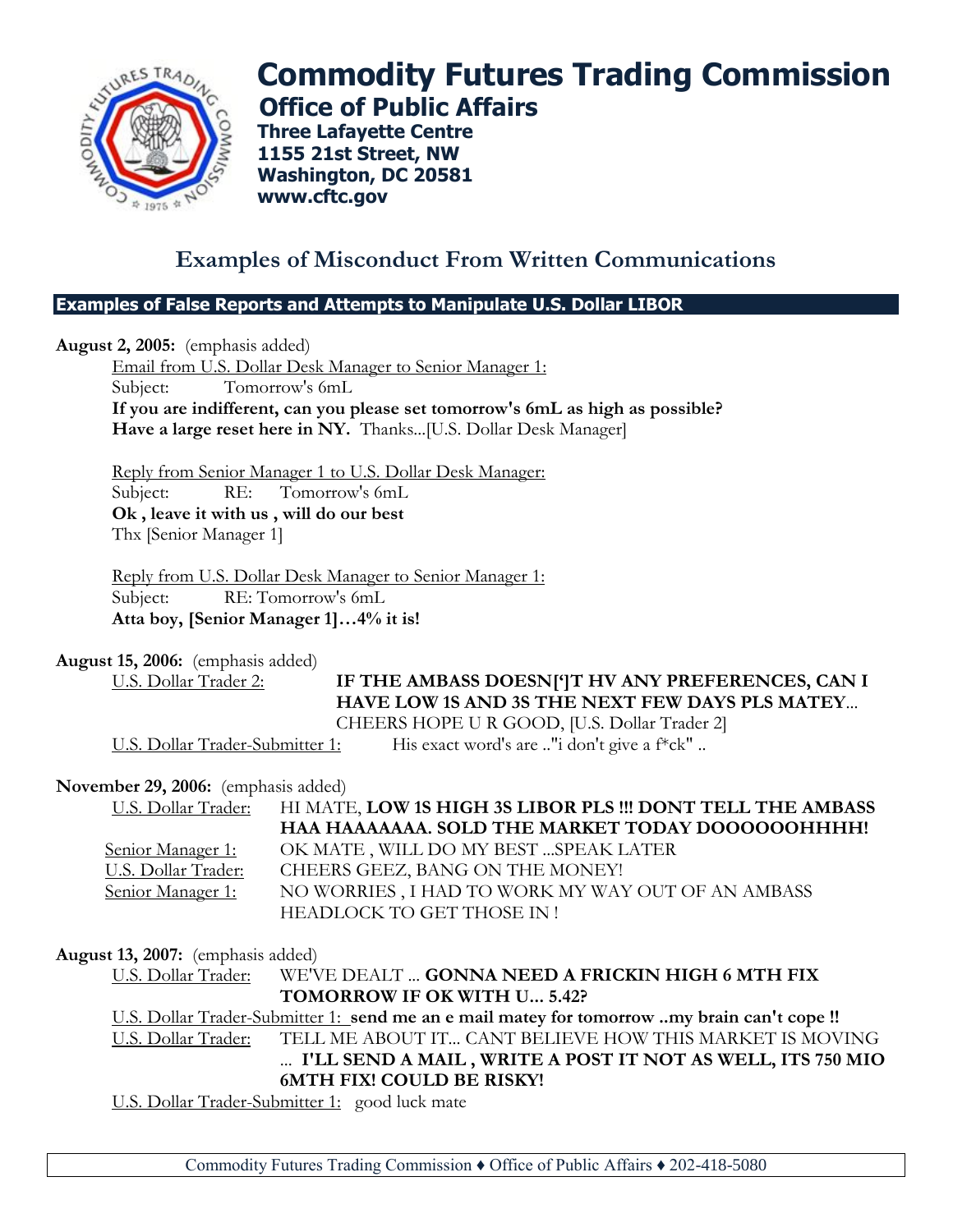#### **September 26, 2007:** (emphasis added)

Email from U.S. Dollar Trader to U.S. Dollar Trader-Submitter 2, a senior Yen LIBOR trader-submitter, and Senior Manager 1:

Subject: **High 3s tomorrow pls gents**

Subsequent email from U.S. Dollar Trader to U.S. Dollar Trader-Submitter 2: Subject: RE: High 3s tomorrow pls gents

25 (or higher) would be great..... CHEERS[…]

Reply from U.S. Dollar Trader-Submitter 2 to U.S. Dollar Trader: **U do realise the ambass wants the opposite ,ill do my best mate**

Reply from U.S. Dollar Trader to U.S. Dollar Trader-Submitter 2: Subject: RE: High 3s tomorrow pls gents **Bugger.. We fixed at 24, anything higher is a bonus!**

**September 18, 2008:** (emphasis added) (redacted)

Email from Senior U.S. Dollar Trader to U.S. Dollar Trader-Submitter 2:

Subject: **I don't want to have a row about it [U.S. Dollar Trader-Submitter 2] but can't understand why you were such an arse this morning? [ . . . ] I, and you, know that if you were short of 1 month fixing you'd have put in a mid '60's LIBOR. [ . . . ]**

U.S. Dollar Trader-Submitter 2 reply to Senior U.S. Dollar Trader:

Mate I had no intention to be or desire to be, **I have no upside upseting you or setting the libor too high [ . . . ]**

Senior U.S. Dollar Trader reply to U.S. Dollar Trader-Submitter 2:

You were above the average when I was looking for a low settlement... [Panel Bank A] + [Panel Bank B] 2.65, [Panel Bank C], 2.63, even [Panel Bank D] 2.70. you wanted to go 2.95%. I'll move on but still can't get my head around you sometimes. [ . . . ]

# **Examples of False Reports and Attempts to Manipulate Yen LIBOR**

**May 10, 2006:** (emphasis added)

Senior Yen Trader: ...where do you think 3m libor is going to be tdy? Senior Yen Trader-Submitter: ....**for info [Yen Desk Manager 1] asked to set a low 6m..so to make a** 

**smoother curve I will prob look low in 3m too…**

Senior Yen Trader: ...where r u going to put for 3mth libor?

Senior Yen Trader-Submitter: ...well with [Yen Desk Manager 1's] request of a 0.26 in 6m - I think I can go no higher than 18…

Senior Yen Trader: ... libor is not as high as expected...

Senior Yen Trader-Submitter: no but with 3 banks setting 11+12 its not surprising...once they see how out they are it should correct upwards mate

Senior Yen Trader: are they just trying to manipulate the libor? or they just forgot to change? what do u think?

Senior Yen Trader-Submitter: i think they are just stupid….**it must be pretty embarrassing to set such a low libor ( i was very embarrased to sey [set] my 6 mth - but wanted to help [Yen Desk Manager 1])**.tomorrow it will be more like 33 from me

**July 27, 2006:** (emphasis added)

Senior Yen Trader: …today if possible,,,, **i wud like higher 1m libor.**

Commodity Futures Trading Commission ♦ Office of Public Affairs ♦ 202-418-5080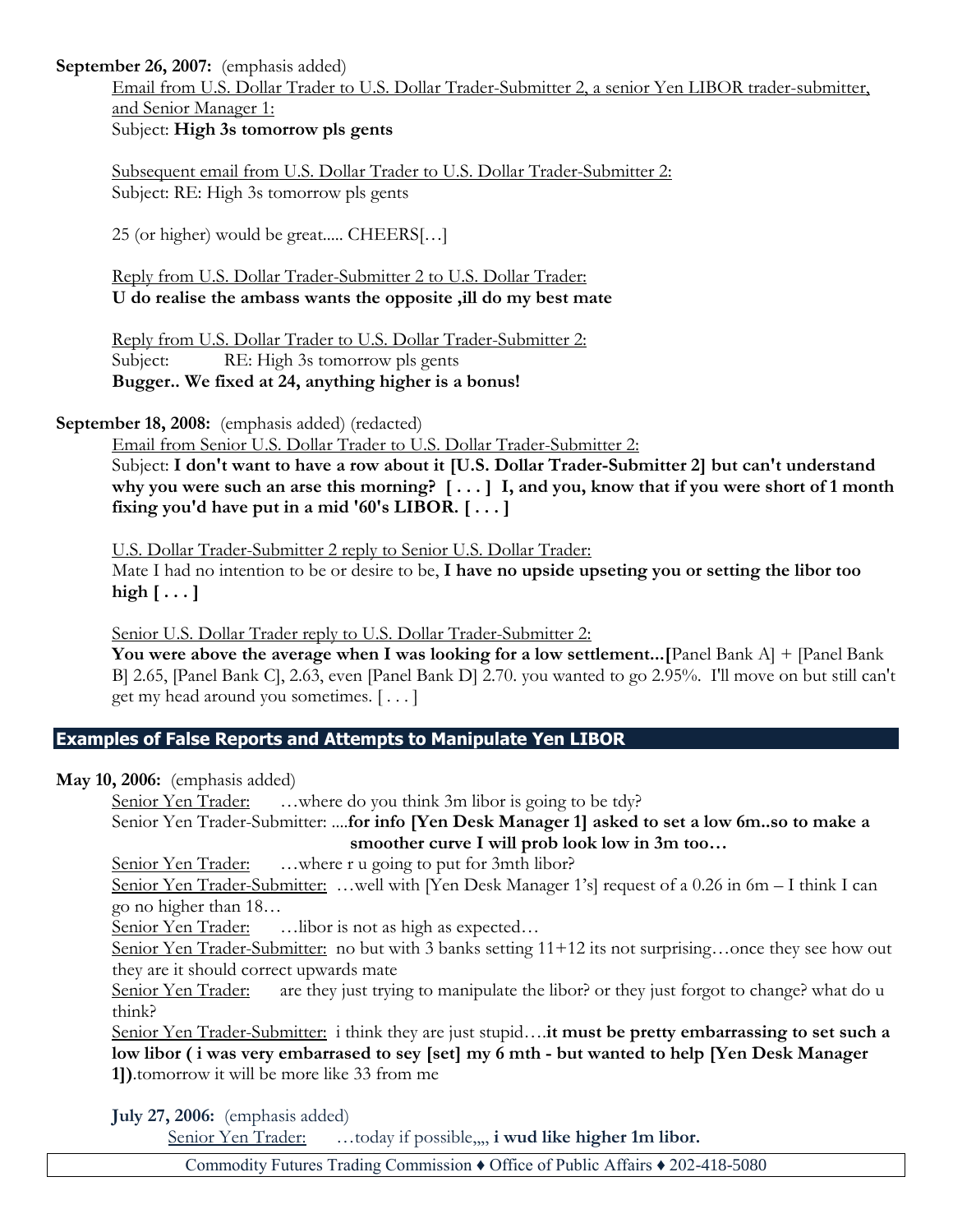Senior Yen Trader-Submitter: ok mate – **what lvl u want set?...i actually meant what lvl do u want me to set for the 1m libor fix…i will set anything you need** Senior Yen Trader: **if u can be the same at yday or a bit higher than yesterday, im fine mate**

Senior Yen Trader-Submitter: **i'll set 37 ;)** Senior Yen Trader: ok mate cheers

#### **November 8 – 9, 2006:** (emphasis added)

Yen Desk Manager 1 email to Senior Yen Trader-Submitter: Subject: mng skip Hi mate **Got a few big 3mth fixings in next 2 days, any chance you cud bump it up a couple?**

Senior Yen Trader-Submitter: Subject: RE: mng skip **will set them high and dry skip!**

Yen Desk Manager 1: Subject: RE: mng skip Thx skip, 1 more today – only has to be 3mths, others do as you pls, then im relatively square for a while.. Cheers

Senior Yen Trader-Submitter: Subject: RE: mng skip no prob mate will set it high again...is 46 lvl ok or higher?

**August 21, 2007:** (emphasis added)

| Hi mate If you can make 1 month LIBOR higher today, that would be a<br>Senior Yen Trader:          |  |  |  |
|----------------------------------------------------------------------------------------------------|--|--|--|
| help mate.                                                                                         |  |  |  |
| Yen Trader-Submitter 1: Ok what level you looking at?                                              |  |  |  |
| If possible, would prefer it to be $0.82\%$<br>Senior Yen Trader:                                  |  |  |  |
| Yen Trader-Submitter 1:<br>Ok mate will do                                                         |  |  |  |
| Where are you setting 3mth and 6mth libor today?<br>Senior Yen Trader:                             |  |  |  |
| You tell me what you want mate he has no fixing at mom<br><u>Yen Trader-Submitter 1:</u>           |  |  |  |
| Hi mate $\text{Im } 0.82$ 2m $0.92$ 3m $1.00$ 6m $1.06$ If you can put those<br>Senior Yen Trader: |  |  |  |
| rates ,,,, would be nice mate                                                                      |  |  |  |
| Yen Trader-Submitter 1:<br>Great will do if you want to give me them each day ill input            |  |  |  |
| whatever you want mate ok cheers                                                                   |  |  |  |
|                                                                                                    |  |  |  |

| March 18, 2008: (emphasis added) |  |
|----------------------------------|--|
| Yen Desk Manager 2: Becaus       |  |
|                                  |  |

se there will be 1650 fixings today please make the LIBOR as **high as possible** Senior Yen Trader: Understood… **[Senior Yen Trader-Submitter] set it on 1.02 yesterday, so I request to put it on 1.10. This change will have an impact of +0.1 bp** Yen Desk Manager 2: Splendid

**March 19, 2008:** (emphasis added)

Senior Yen Trader: **We have loads of 6mth fixings today. If possible, could you set 6m libor to 1.10% please?** We don't have particular interest in other libors.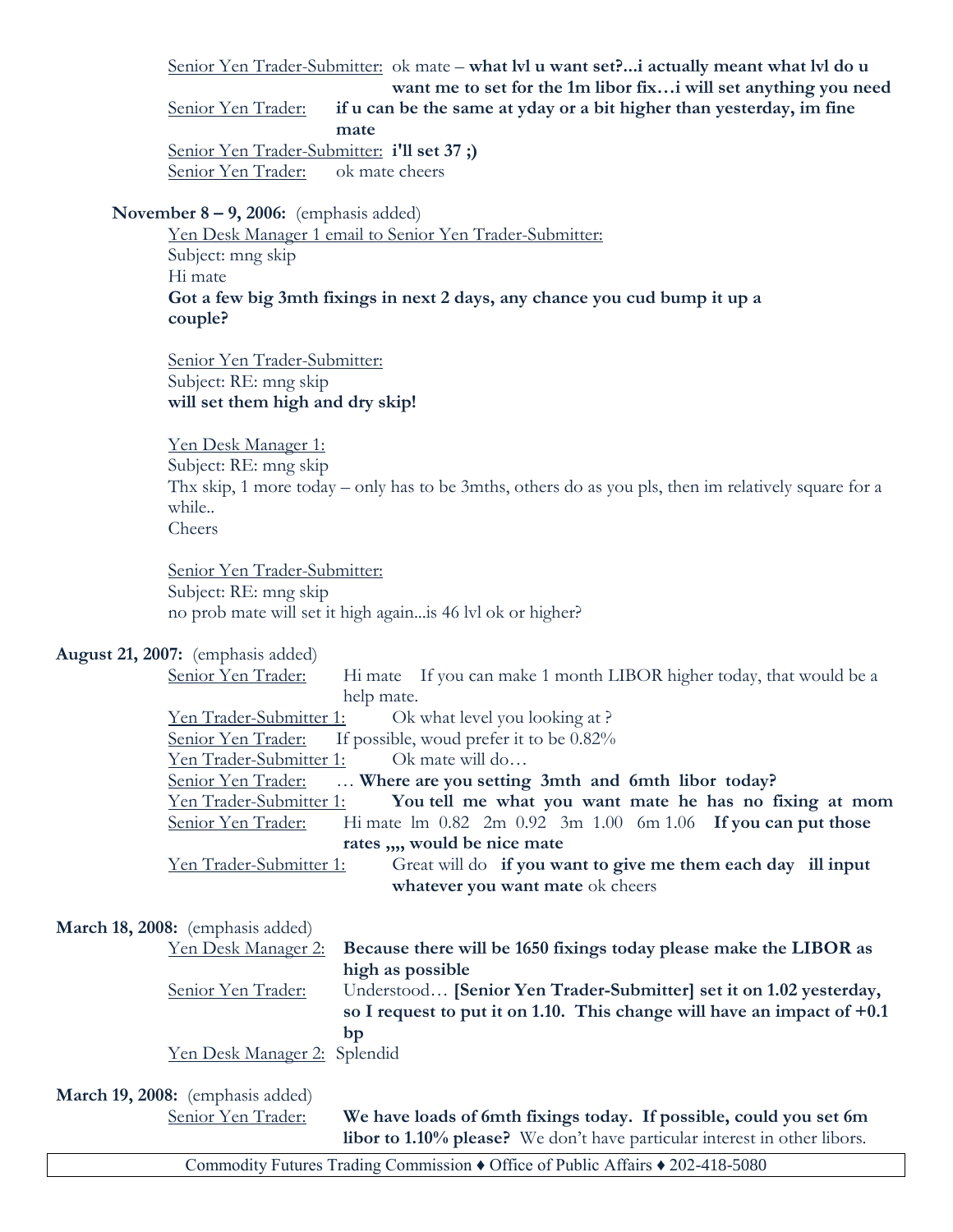Senior Yen Trader-Submitter: Sry just to confirm 6m you want at 1.10??? **Ok will do that but I will prob get a phone call at I set 02 yesterday and brokers reckon everything a little lower today…** Senior Yen Trader: Actually,,, [Yen Desk Manager 2] would like 6m to be higher today.... If it is not appropriate, it is fine mate, I will explain the situation to him. He will understand the situation…

Senior Yen Trader-Submitter: Well its no prob mate - **I can set it that high….it will be quite funny to see the reaction!...**

**February 22, 2010:** (emphasis added)

Yen Trader-Submitter 2: **same libors?** Senior Yen Trader: **yes pls mate** … Senior Yen Trader: **if possible. pls but 6m libor at 0.42 pls?** Yen Trader-Submitter 2: will do Yen Trader-Submitter 2: **is adjusted cheers** Senior Yen Trader: thank you

#### **August 4, 2010:**

Senior Yen Trader email to Yen Trader-Submitter 3: Subject: yen libors Hi Could you put libors like below today, please?  $s/n$  0.10 1w 0.11 2w 0.11 1m 0.12 2m 0.16 3m 0.21 4m 0.30 5m 0.35 6m 0.40 Thank you

Yen Trader-Submitter 3 reply to Senior Yen Trader: Subject: Re: yen libors Hi [Senior Yen Trader]-san, Will do sir! Cheers

**October 18, 2010:** (emphasis added)

Senior Yen Trader email to Yen Trader-Submitter 3: Subject: question **WHY DID YOU PUT ALL THE YEN LIBORS HIGHER FOR TODAY WITHOUT TELLING ME? WHERE IS THE TEAM PLAY? YOU KNOW MY POSITION IS? I CANT BELIEVE YOU DID THIS WITHOUT TELLING ME.** IF YOU HAD TO PUT THEM HIGHER FOR SOME REASON BUT AT LEAST YOU COULD HAVE TOLD ME IN BEFORE HAND. IM REALLY FUKKED.

Commodity Futures Trading Commission ♦ Office of Public Affairs ♦ 202-418-5080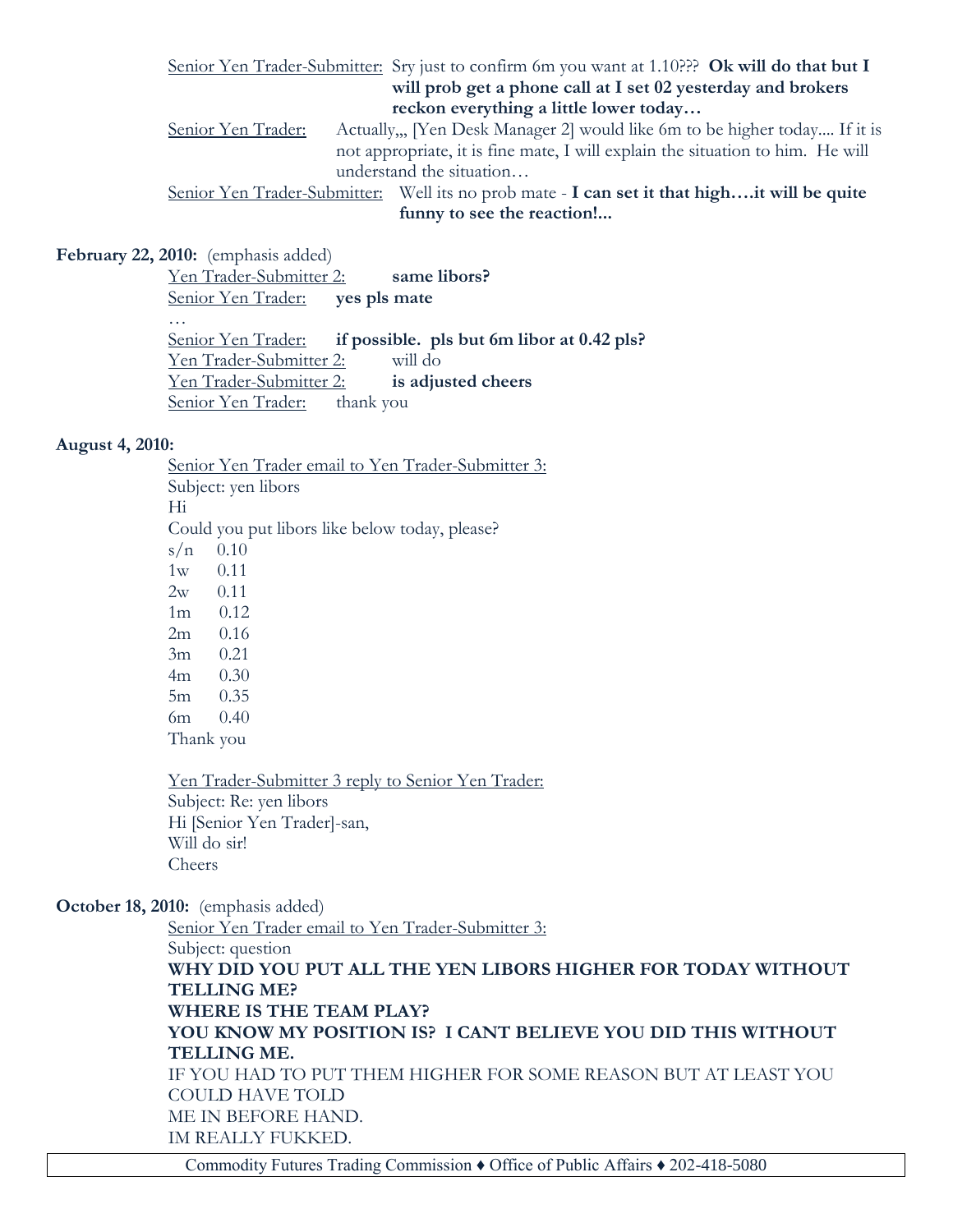[Senior Yen Trader]

Senior Yen Trader Bloomberg chat with Yen Trader-Submitter 3 later the same day:

| <u>Senior Yen Trader:</u> | hey mate why did you put libors all higher?                                                                                   |
|---------------------------|-------------------------------------------------------------------------------------------------------------------------------|
| Yen Trader-Submitter 3:   | Hi made I just saw your email and replied. I fukked up., you gave                                                             |
|                           | [Yen Trader-Submitter 4] new libors last week didn't save the sheet                                                           |
|                           | and today I used my own computer for libors I fukked up, my                                                                   |
|                           | mistake not on perpose mate  I am really sorryAnd I                                                                           |
|                           | would never change libors without consulting you.                                                                             |
| Senior Yen Trader:        | i got so surprised when i saw rabos nubmer. you know my position                                                              |
|                           | then put libors higher.                                                                                                       |
| Yen Trader-Submitter 3:   | I understand,                                                                                                                 |
| Senior Yen Trader:        | some ppl react in this way so i worried as well if you were this kind of a guy                                                |
|                           | hope this rabo move doesnt affect to other banks LIBOR numbers for                                                            |
|                           | tomorrwo onward $[\dots]$                                                                                                     |
| Yen Trader-Submitter 3:   | No problem mate, I fukked up so I understand. Lets just hope that                                                             |
|                           | , like you said, others banks will not be influenced tom. Hope<br>trust is still there between us. Will be carefull next time |
| Senior Yen Trader:        | yes still there mate <i>i</i> just felt that <i>i</i> was used yep trust is there. thank you                                  |
|                           | and sorry. <b>u</b> owe me a nice beer!                                                                                       |
| Yen Trader-Submitter 3:   | 1 beer? More like 564 beers! []                                                                                               |

# **Examples of Collusion with Other Banks to Manipulate Yen LIBOR**

| June 27, 2006: (emphasis added)                                                             |                                                                                                                                                                                    |
|---------------------------------------------------------------------------------------------|------------------------------------------------------------------------------------------------------------------------------------------------------------------------------------|
| Senior Yen Trader-Submitter:                                                                | just for your info skip i need a high 1mth today - so i will be                                                                                                                    |
| Panel Bank C Yen Submitter:                                                                 | setting an obseenly high 1 mth (6)<br>sure mate no worriesgive us an idea where and I'll try n<br>oblige;)                                                                         |
| $[\ldots]$<br>Panel Bank C Yen Submitter:                                                   | mrng matemy turn todaywhat u going 3s liborhoping<br>for a higher one0.35 or u think that is pushing it a bit?                                                                     |
| Senior Yen Trader-Submitter:<br>Panel Bank C Yen Submitter:<br>Senior Yen Trader-Submitter: | nope - fine with me mate - will set 35 for you (b)<br>(K) cheers dude<br>no prob at all mate;)                                                                                     |
| <b>July 27, 2006:</b> (emphasis added)<br>Senior Yen Trader-Submitter:                      | morning skipmy little  [racial epithet redacted] friend in<br>tokyo wants a high 1m fix from me todayam going to set .37<br>- just for your info sir                               |
| Panel Bank C Yen Submitter:                                                                 | that suits mate as got some month end fixings so happy to<br>abligerubbery jubbery:-O                                                                                              |
| Senior Yen Trader-Submitter:                                                                | 'ansome cheers skip                                                                                                                                                                |
| March 28, 2008: (emphasis added)                                                            |                                                                                                                                                                                    |
| Senior Yen Trader-Submitter:                                                                | morning skip - [Senior Yen Trader] has asked me to set high<br>libors today – gave me levels of $1m$ 82, $3m$ 946m 1.02                                                            |
| Panel Bank C Yen Submitter:<br>Senior Yen Trader-Submitter:                                 | sry mate cant oblige todayi need em lowe!!!<br>yes was told by [Derivatives Broker A1] just thought i'd let<br>you know why mine will be higher and you don't get<br>cross with me |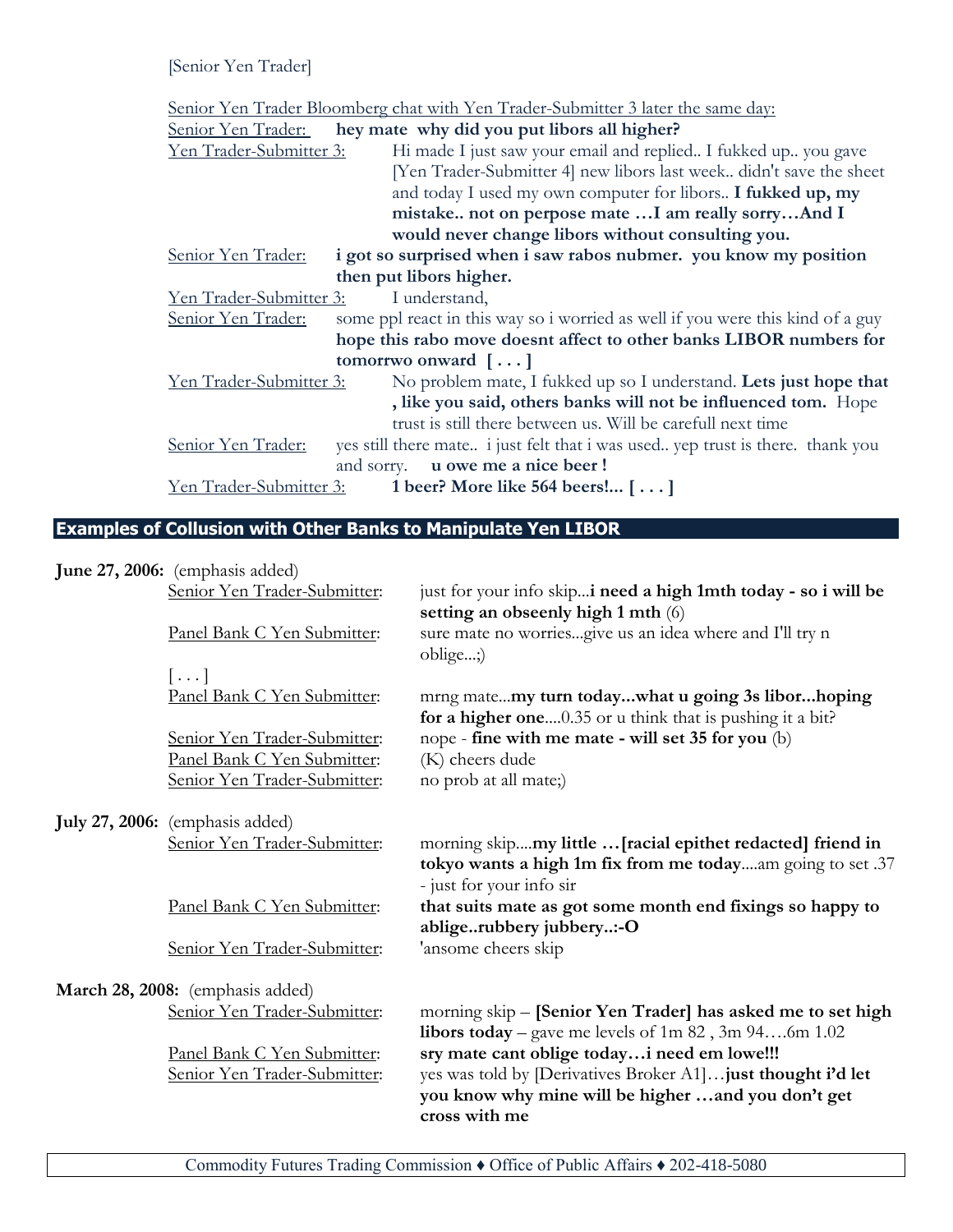**July 18, 2008**: (via telephone) (emphasis added)

Derivatives Broker A1: 65?

Senior Yen Trader-Submitter: Do you want me to set 65? Senior Yen Trader-Submitter: … **Who's that?**

**September 22, 2008:** (emphasis added) Derivatives Broker A1: LIBORs? Senior Yen Trader-Submitter: I was gonna ask you...

**December 1, 2010:** (emphasis added) Senior Yen Trader: **Yeah**...

ICAP Cash Broker: mistype 18 Senior Yen Trader: Thank u mate

Derivatives Broker A1:  $\left[ \ldots \right]$ What you going to set your 1 month **LIBOR** today? Senior Yen Trader-Submitter: I don't know, what do you reckon? Senior Yen Trader-Submitter: Er…I don't know. I ain't got a clue, 65. **He wants me to set 98 in the 6s** Derivatives Broker A1: That low, yeah? **What does he want you setting 1's then?** Senior Yen Trader-Submitter: **Nothing, he hasn't told me.** Derivatives Broker A1: **65, then.** That's good. **Got someone asking here**…If you can? Derivatives Broker A1: Yeah, or as low as possible basically... Derivatives Broker A1: **It's a geezer at UBS, [UBS Senior Yen Trader]** Senior Yen Trader-Submitter: **Alright well make sure he knows.** Derivatives Broker A1: **Yeah, he will now mate.** Definitely, definitely, definitely. Senior Yen Trader-Submitter: **You know, scratch my back, yeah, and all** Derivatives Broker A1: **Yeah oh definitely, yeah, play the rules**

Derivatives Broker A1: **Low 1s 3s and 6s if possible** ... 76, 89 and 88. 98 rather 6s. Senior Yen Trader-Submitter: Yeah alright – I'll see what I can do…**If you want me to set them I'll set them… [Senior Yen Trader] wants them low**…

Senior Yen Trader: Hope this will push libors down ICAP Cash Broker: **ok we need lower libors tomorrow yes?** ICAP Cash Broker: ok **ill work some magic for tomorrow:-)** Senior Yen Trader: **I want 3. And 6m libor a lot lower... ? How?** ICAP Cash Broker: **we wait and see, tomorrow lower friday a little bit more but ill do my best** Senior Yen Trader: Yeah... I think yen libors shud be lower but ppl tend to keep them higher whereas usd libors ppl looks like manipulately put them higher ICAP Cash Broker: ill work some magic tomorrow hopefully, 3m 19 6m 35 Senior Yen Trader: Mate... 3mth is already below 19 Senior Yen Trader: That will be nice. ICAP Cash Broker: ok i am on the case for u

# **Examples of False Reports and Attempts to Manipulate Sterling**

**October 2, 2008:** (emphasis added)

Senior Sterling Trader-Submitter 1 email to Sterling Trader-Submitter 3 and Sterling Desk Manager: Subject: Risk

**I have a 6 mos FRA maturing tom..so I need high 6m libor**…

Commodity Futures Trading Commission ♦ Office of Public Affairs ♦ 202-418-5080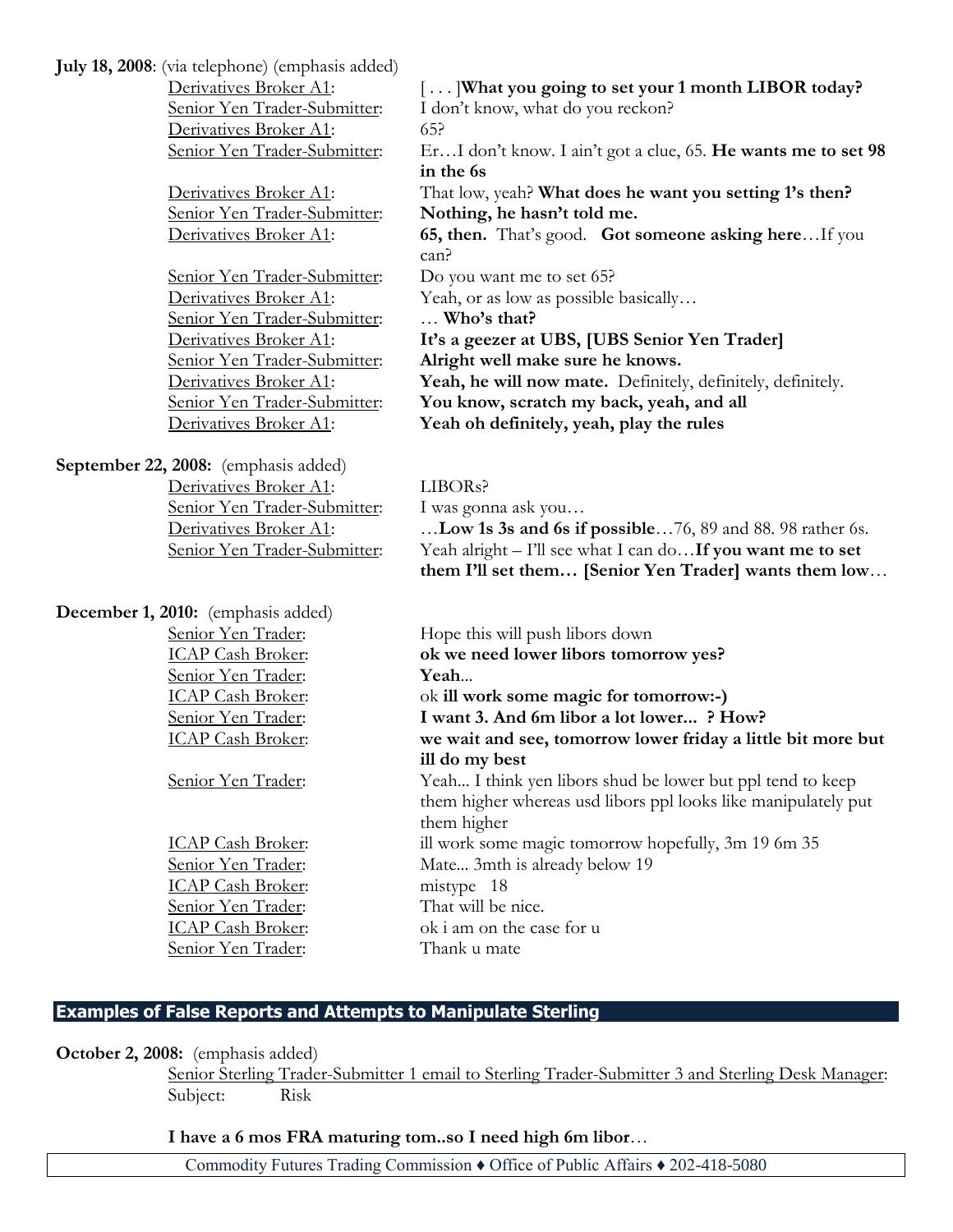When this matures tomorrow I will probably be just inside limit...can you check in the afternoon please and I can sell some dec futs…I will call tomorrow. Thanks [Senior Sterling Trader-Submitter 1]

Oh and apologies for any wrong trades ….. It was a nitemare day!!!

#### **January 9, 2009:** (emphasis added)

Senior Sterling Trader-Submitter 1 email to Sterling Desk Manager: Subject: Libors

#### **Need low 1m and 3m today pls**

Reply from Sterling Desk Manager to Senior Sterling Trader-Submitter 1: Subject: RE: Libors

**Don't we all !!think gonna go 38 in 3's**

#### **Examples of Collusion with Former Derivatives Traders to Manipulate Euribor**

| January 13, 2006: (translated from French)                          |                                                                                                       |
|---------------------------------------------------------------------|-------------------------------------------------------------------------------------------------------|
| External Euro Trader 1:                                             | where do you see the 3m fixing??                                                                      |
|                                                                     | Senior Euribor Trader-Submitter: wherever you want me to put it:-D                                    |
| External Euro Trader 1:                                             | lower then[]2.50 that would be super!                                                                 |
|                                                                     | Senior Euribor Trader-Submitter: it will be a little bit lower between 50 and 51 I believe but rather |
|                                                                     | 51[] but I put it at 50 lower my quote gets me kicked out                                             |
| External Euro Trader 1:                                             | nice thank you very much ;-)                                                                          |
| <b>August 1, 2006:</b> (translated from French)                     |                                                                                                       |
| Senior Euribor Trader-Submitter: do you have some fixings           |                                                                                                       |
| <b>External Euro Trader 2:</b>                                      | little fixing for 3m receiving                                                                        |
|                                                                     | Senior Euribor Trader-Submitter: you want high fixing is that right??                                 |
| External Euro Trader 2:                                             | yes if you can thank you                                                                              |
| Senior Euribor Trader-Submitter: [Okay]                             |                                                                                                       |
| September 4, 2006: (translated from French)                         |                                                                                                       |
| External Euro Trader 1:                                             | I need another 3m fixing at the ceiling!                                                              |
|                                                                     | Senior Euribor Trader-Submitter: hahahaha OK [External Euro Trader 1]                                 |
| <b>Examples of False Reports and Attempts to Manipulate Euribor</b> |                                                                                                       |
|                                                                     |                                                                                                       |
| March 27, 2008: (emphasis added)                                    |                                                                                                       |
|                                                                     | Senior Euribor Trader-Submitter: WHUPPY SMURF GOOD MORNING SAME FIXINGS ?                             |
| Euro Trader 1:                                                      | yes pls, certainly low 3m and if possible high 1m, but i                                              |
|                                                                     | believe [Senior Manager 2] wouldn't agree with that:) ty!                                             |
|                                                                     | Senior Euribor Trader-Submitter: AIE AIE WE HAVE CONFLICT OF INTEREST HERE                            |
|                                                                     | BETWEEN THE OVERKANT EN DEZE KANT <sup>1</sup>                                                        |
|                                                                     | <b>INCIDENT DIPLOMATIQUE!!!!</b>                                                                      |
| Euro Trader 1:                                                      | i propose an entente amicale <sup>2</sup>                                                             |

<sup>1</sup> As translated from Dutch this phrase means: "other side and this side."

 $\overline{a}$